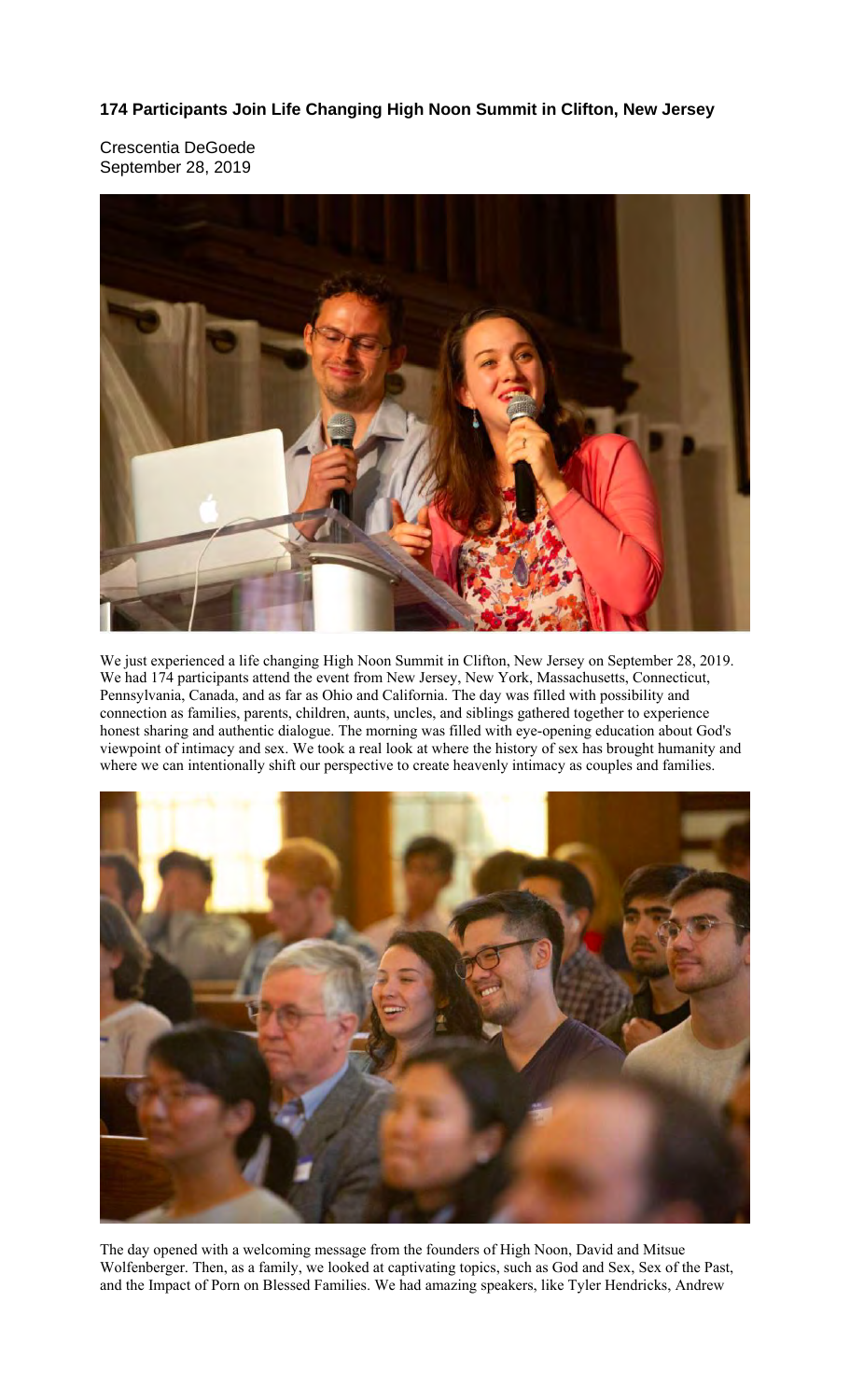Love, and Crescentia and Leighton DeGoede guide us through these topics.

Two young males, one young female, and one father from the community shared testimonies about topics ranging from overcoming pornography habits to the impact of pornography use on future relatinships.

The Director of High Noon, Sammy Uyama, shared solutions and resources so the audience could create next steps and be present to how to establish integrity and accountability in their lives.



Lunch was lovingly prepared to give the audience renewed energy for a powerful afternoon. Through QandA and Breakout Sessions, the community engaged in deeper conversation in topics like Creating Heavenly Intimacy, Looking Forward to Heavenly Intimacy, How to Talk About Difficult Topics in the Family, Porn and the Brain, and How to be an Effective Accountability Partner. Because of amazing local initiative this High Noon Summit had a Japanese Men's Interest Group Breakout Session where dads could talk in shared language and understanding.



Group Discussions as families, couples, brothers, and sisters gave the audience the opportunity to hear from each other as a community. The day ended with meditation, reflection, and prayer to bring everyone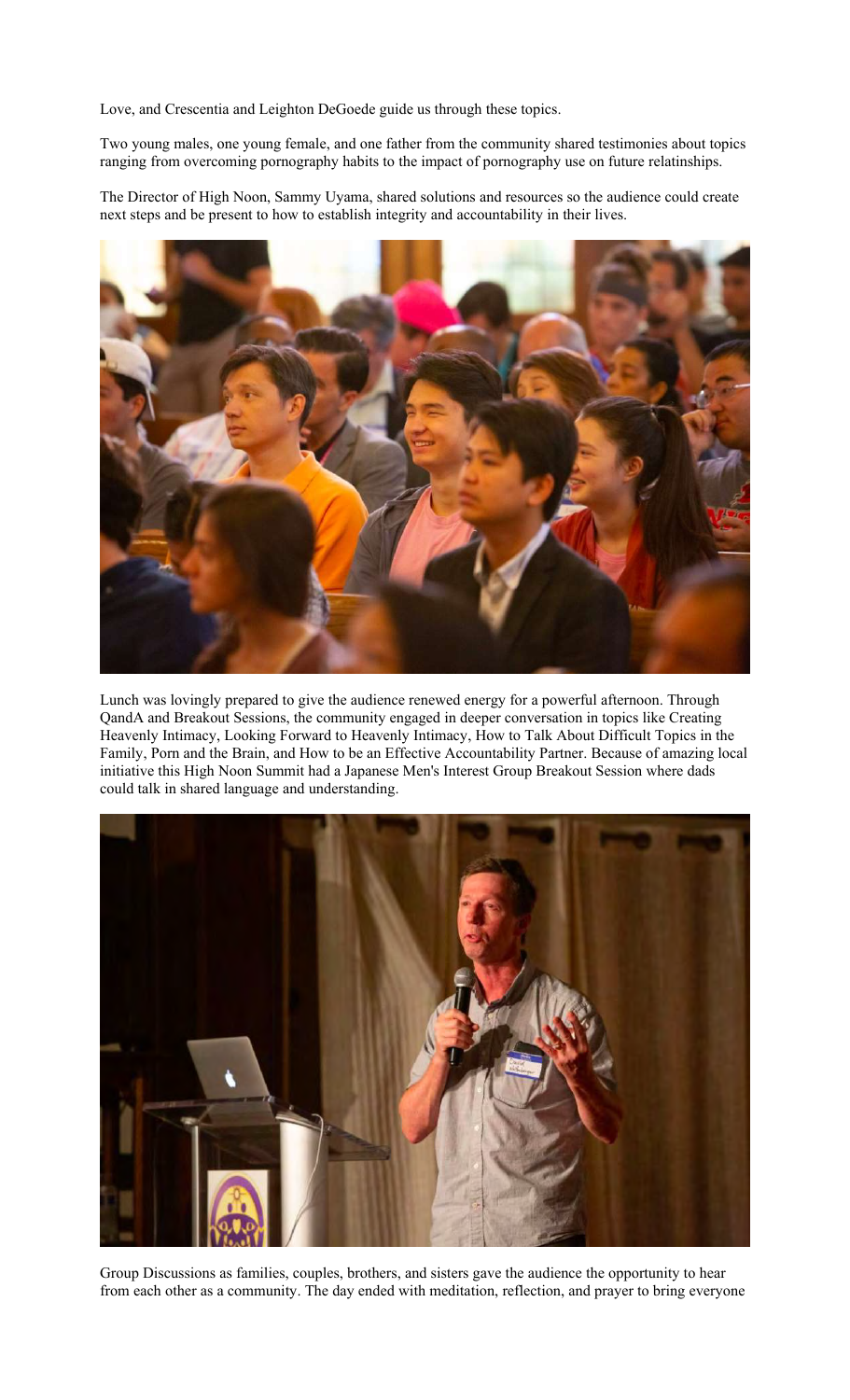to their internal home of God's grace and love.



The Clifton, New Jersey Community made this event so amazing with the venue, attention to detail, and support!

Our next High Noon Summit will be in Dallas, Texas October 26, 2019!



Here's what some participants shared:

"I wasn't sure about the value of sex as a Blessed Couple. Through this summit, I was able to learn the true value of it. I'm sure it will take a while for me to actually experience "Blessed sex" with my husband, but I'm willing to work towards it by embracing the values: honesty, grace, integrity, accountability, and courage. The top takeaway for me today was that I need to embrace and serve my husband as my king." – Female, 28

"My wife deserves more love. I should give her more joy and satisfaction so that she can gain